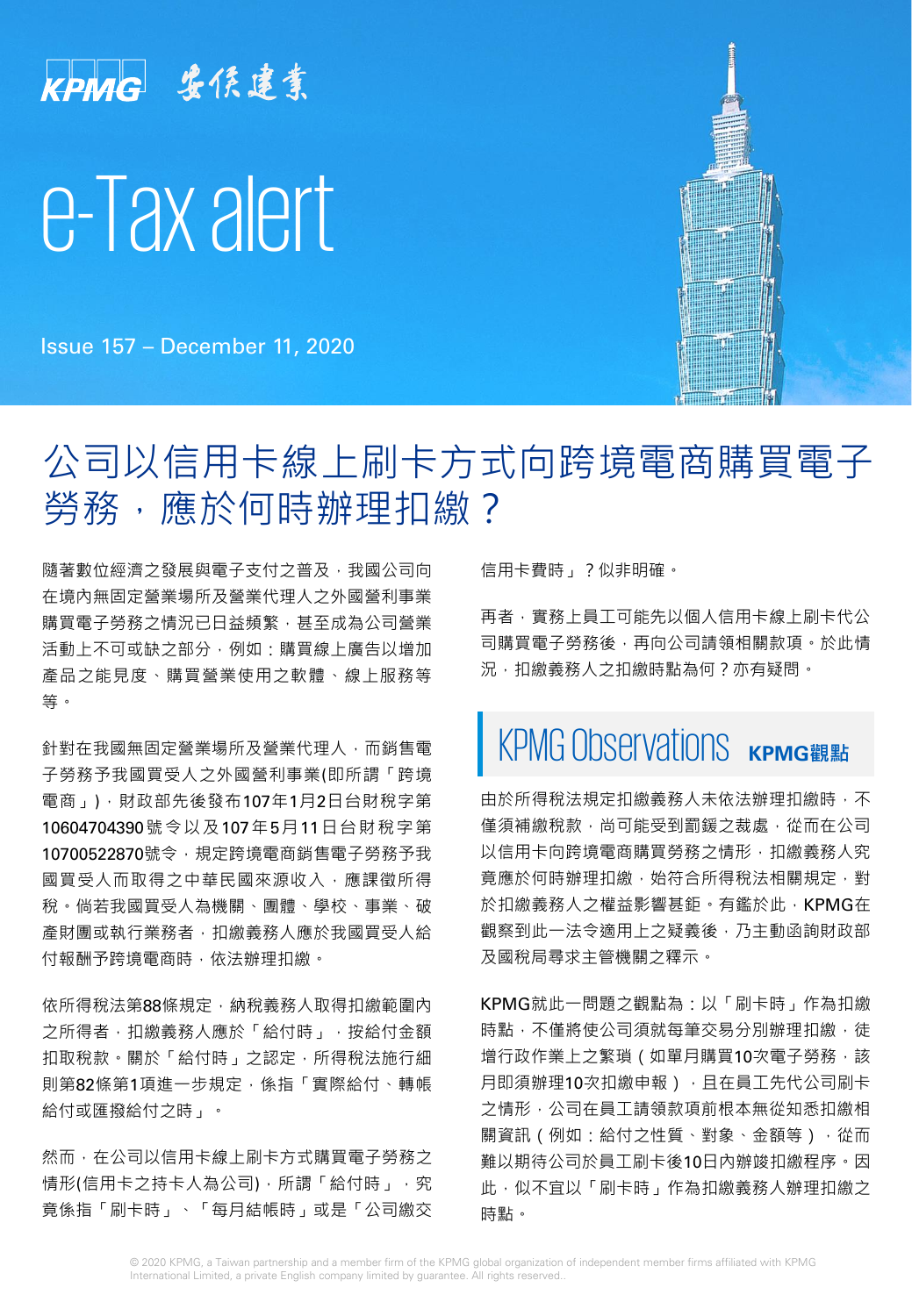從扣繳制度係為協助稽徵機關掌握稅源,確保稅捐之 正確稽徵的觀點,所得稅法第88條所稱「給付時」 之解釋,應考量在具體案件中,何時能夠合理期待扣 繳義務人充分掌握扣繳相關資訊。財政部68年11月 13日台財稅字第37998號函(下稱「68年函」)規 定:「外國公司經核准在我國境內投資,並派遣人員 來臺主持被投資公司之業務,該外籍職員應屬被投資 公司所僱用,其薪資亦由被投資公司所負擔,則該項

薪資雖由外國公司先行給付,惟實係墊付性質;國內 被投資公司仍應於外國公司通知列帳時,依法扣繳所 得稅款。」就是本於此一意旨。

經與財政部及國稅局討論後,國稅局表示參照68年 函之意旨,公司以信用卡線上刷卡方式向跨境電商購 買電子勞務,其扣繳時點可視信用卡之持卡人為「公 司」或「公司員工」,而按下列方式辦理:



**以公司信用卡付款之扣繳時點:當期信用卡帳單送達公司之時**

# **員工先以個人信用卡代公司付款之扣繳時點:員工向公司請領相關款項之時**



上述實務作法,不僅符合所得稅法第88條規定「給 付時」之意旨,且公司無須於每次支付款項予跨境電 商時分別辦理扣繳,而可於次月匯總上一個月所有之 給付後,一次辦理扣繳,此對於經常性向跨境電商購 買電子勞務之公司來說,當具有減輕稅務遵循成本之 顯著效益。